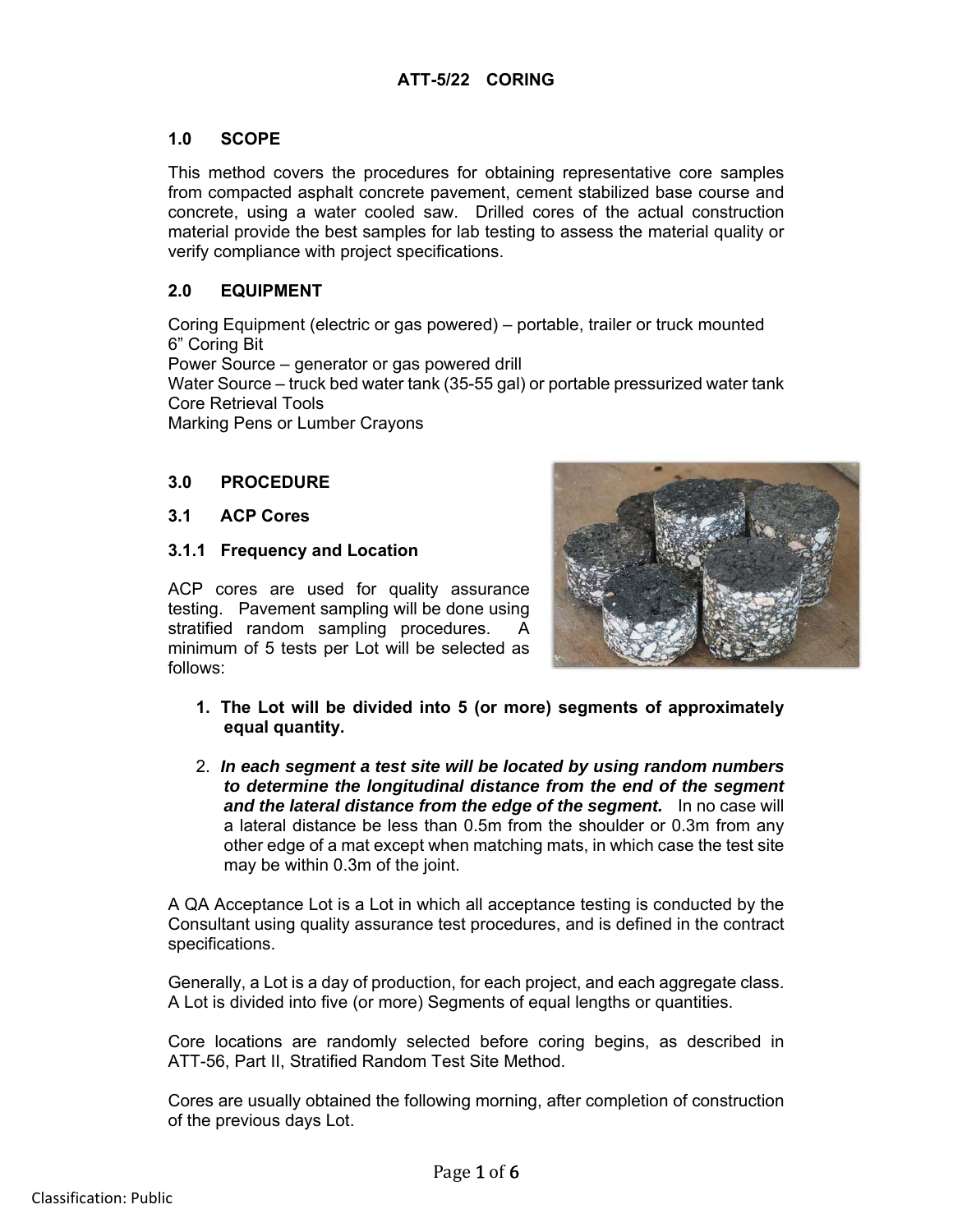# **3.1.2 Purpose and Sample Size**

For all paving contracts, 150 mm diameter road cores are used for acceptance and payment. The core dry density, extraction asphalt content and the gradation of the extracted aggregate are then determined.

If extracting the cores, obtain enough cores for each sample to have a minimum weight of 2000 grams after sawing and trimming. The following table may be used as a guide to determine the minimum number of cores to be used for the extraction test. Refer to ATT-12 for further details.

| Sawed Core                                                            | No. of Cores |  |
|-----------------------------------------------------------------------|--------------|--|
| Thickness (mm)                                                        | Required     |  |
| From 100 to 75<br>From $60$ to 40<br>From $30$ to 25<br>20 mm or less | 2<br>3       |  |

If a core obtained for quality assurance is too porous, a duplicate core should be obtained at the same site. One core will be extracted and its asphalt content and gradation determined. The density of the other core will be determined as described in ATT- 6 (wax method).

The following table shows the minimum required core thickness for the top and lower lifts. (see ATT-56 Part II)

|                                                                            | <b>DESIGN LIFT</b> | <b>AGGREGATE</b> | <b>MINIMUM CORE</b> |
|----------------------------------------------------------------------------|--------------------|------------------|---------------------|
| <b>LIFT</b>                                                                | <b>THICKNESS</b>   | <b>TOPSIZE</b>   | <b>THICKNESS</b>    |
|                                                                            |                    | $\mu$ m          | mm                  |
| Top Lift                                                                   | all                | all              | $30*$               |
| Lower lifts                                                                | greater than 35 mm | all              | $30*$               |
|                                                                            |                    | 16 000           | $25**$              |
| Lower lifts                                                                | less than 35 mm    | 12 500           | $20**$              |
|                                                                            |                    | 10 000           | $20**$              |
| * If core thickness is less than 30 mm, randomly select another core site. |                    |                  |                     |

\*\* If requirements are not met, select another core location closer to the wheel path.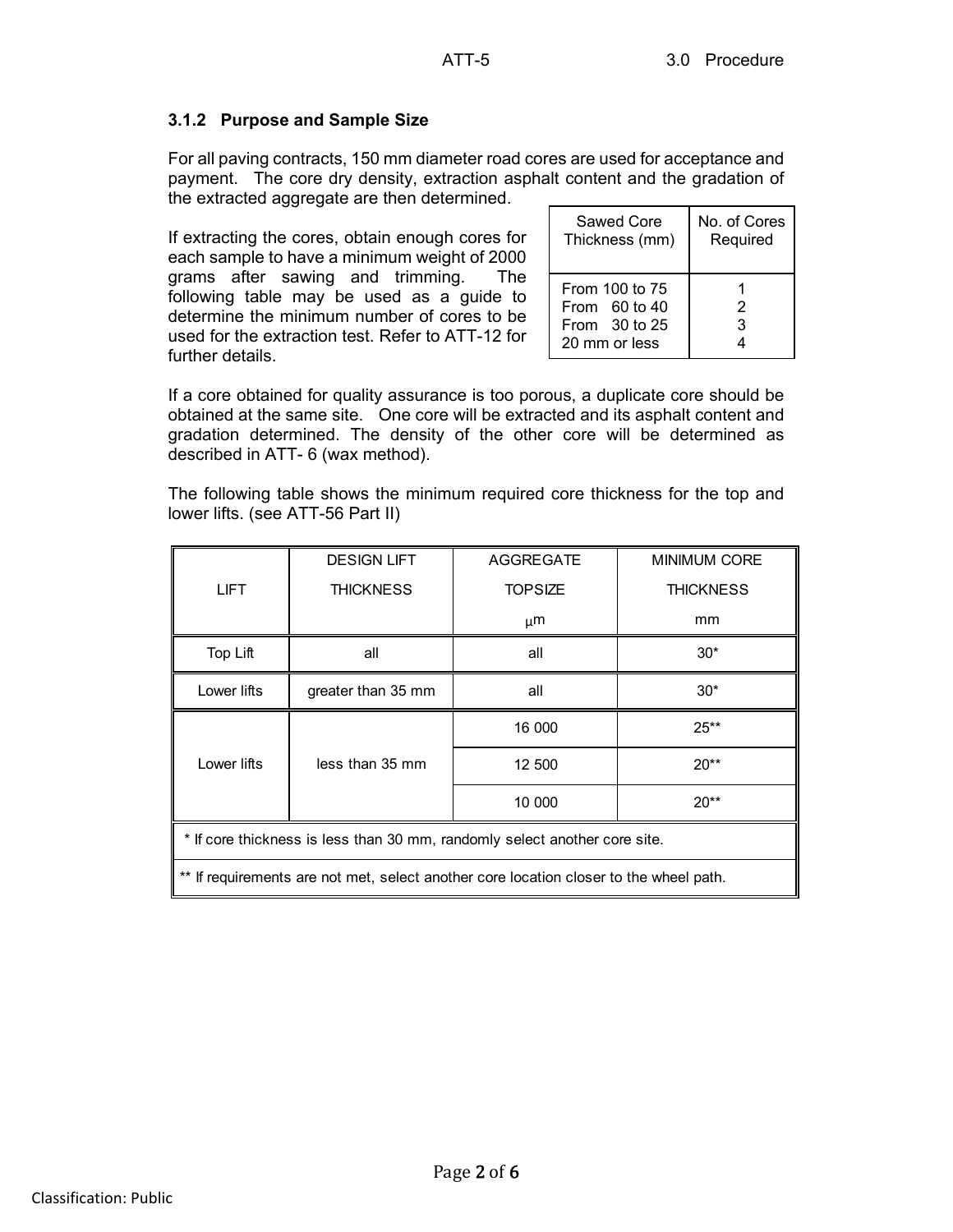## **3.2 Core Drilling Machine**

The purpose of the core drill is to extract high-quality, uniform cores for lab testing. This requires equipment with sufficient power and control to rotate a coring bit straight and true throughout the coring operation. Wet coring provides cooling during the drilling operation, and flushes away the cuttings.

A drill mounted on a sturdy frame, with even advancement of the bit, solidly anchored to prevent chatter, wandering, and seizing of the bit, all directly affect sample quality.

Asphalt pavement presents unique problems when extracting field core samples. ACP is softer than concrete, but also is more abrasive. The heat from the friction of diamond coring bits makes the bitumen softer and more viscous. As the material softens, it can pinch the diamond bit, stalling the drill and possibly damaging the core sample.

## **3.2.1 Sample Location**

Mark the core sample locations before positioning the core drill over the test site.

## **3.2.2 Coring**

- 1. Position the coring drill with the 6" core barrel directly over the ACP surface at each specified sample location.
- 2. Switch on the power to turn on the pump for delivering the water to the core barrel, and to turn on the core drill. Then gently lower the rotating core barrel with just enough pressure to start the cutting procedure.
- 3. Apply a firm uniform pressure on the feed wheel. **DO NOT FORCE THE BIT** into the material with excessive pressure, or repeatedly increase and decrease the pressure while drilling.
- 4. Ensure that water is circulating out and along the sides of the hole. Whenever no water is visible, raise the bit slightly until circulation is resumed.
- 5. When the desired lift thickness depth is reached, take all pressure off the bit, and slowly raise the core bit out of the hole.



Adjustable Hitch Mount Coring Rig

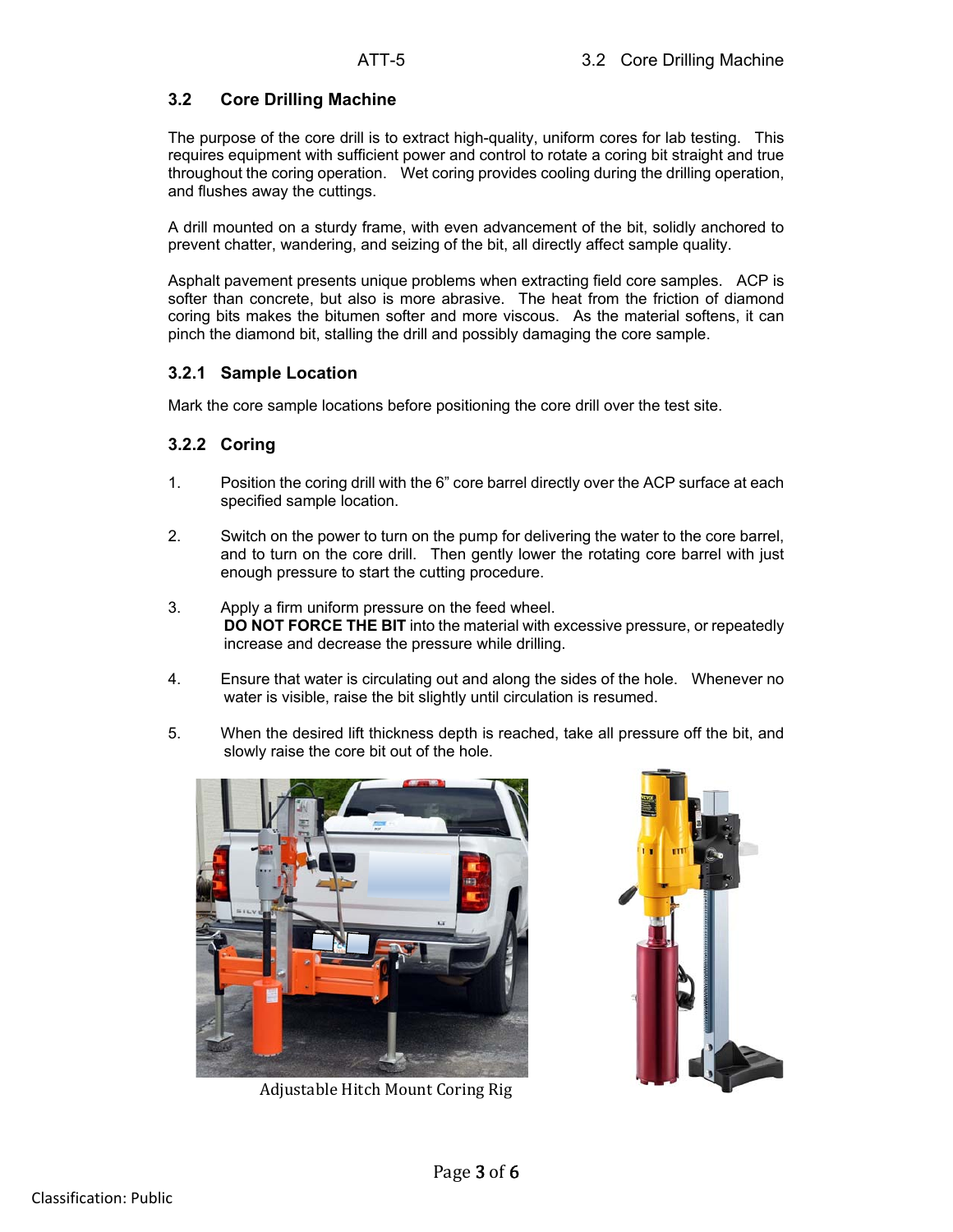# **3.3 Using Dry Ice**

Dry Ice is required when the pavement is warm, e.g. coring on a hot summer day, or when coring a thin lift, or if the location is on an extremely heavy traffic area and setting up traffic control on the following morning is not workable so coring is done directly after the finish roller has completed rolling while the plant mix is still hot.

To speed the cooling process, and enable coring to proceed right after paving and compaction has been completed, contractors use dry ice.

#### *If dry ice is being used, place about 1 kg of dry ice at each coring site at the recommended time of 20 minutes prior to coring.* Protect the site from traffic, so that the dry ice is not disturbed.

- 1. Assemble the coring unit and the bit assembly as directed in the applicable manufacturer's equipment manual.
- 2. Ensure that the water container is full.
- 3. At the job site, put on the appropriate PPE, such as coveralls, safety boots, safety vest and hard hat.
- 4. Turn on the truck roof top LED High Visibility Flashing Light Bar, four-way flashers, and if required, the vehicle headlights.
- 5. When required, properly position the appropriate qualified flag person(s) and road signs (e.g. Workers Ahead, Maximum 50).
	- **NOTE:** At the start of the job, discuss Road Safety Requirements with your supervisor. Safety is the responsibility of the senior technologist on the road.
- 6. Park the vehicle away from traffic and locate the core site.
- 7. Move the vehicle so that the coring unit is centred over the site location.
- 8. Proceed with Section 3.2.2 Coring.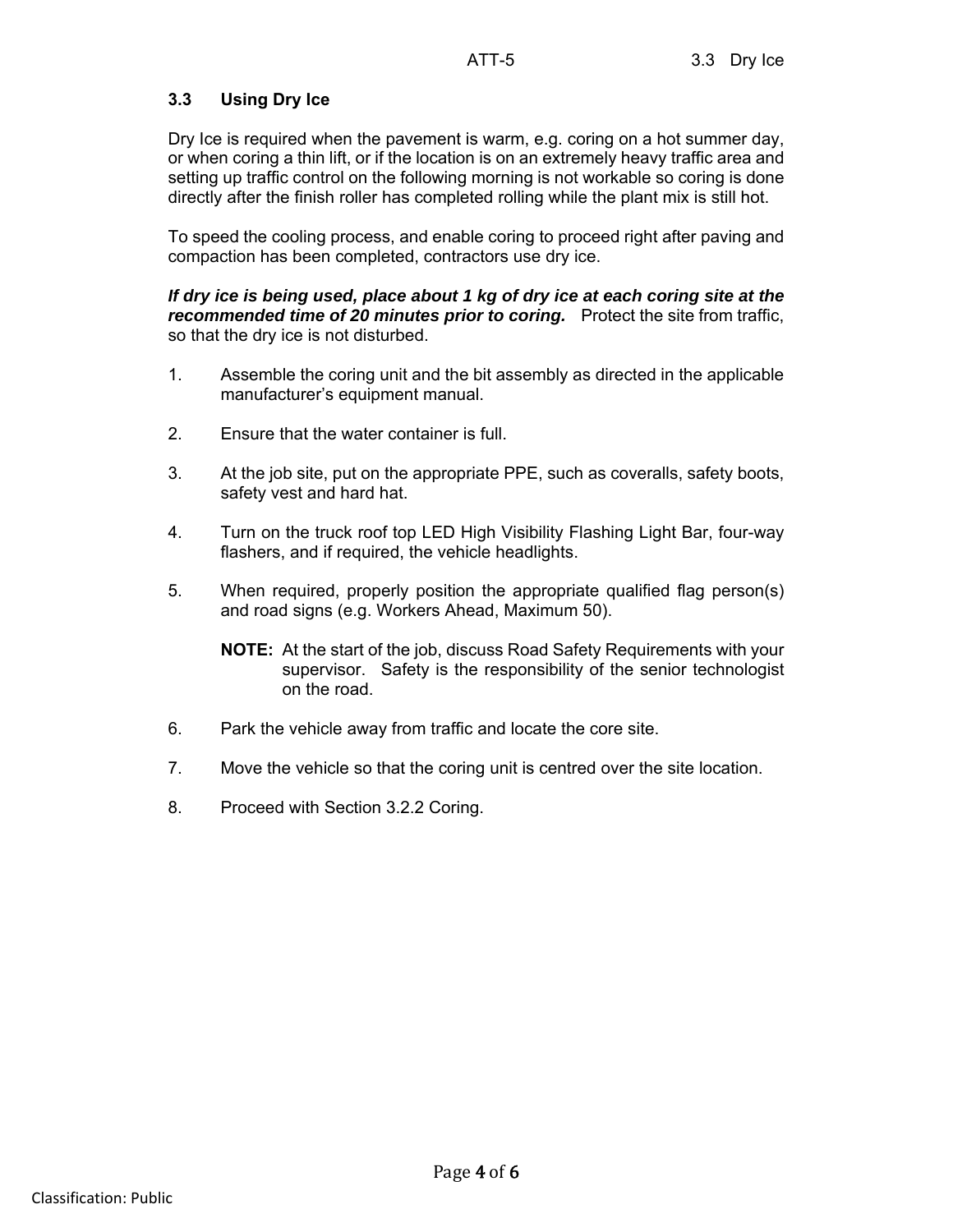# **3.4 Extracting Cores**

- 1. Tools designed and built for retrieval of drilled cores in pavement save time and frustration. If the core is loose in the hole, insert a core retriever (Figure 2), close it around the core, and lift it free. A thin wire loop can also be utilized to lift the core out of the hole.
- 2. Once the cores are drilled they often need to be "snapped off", or broken off the lower lift before they can be lifted out of the hole for retrieval.
	- a) Use a Core Debonder to snap the core loose (Figure 3). Place the debonder in the hole, then sharply tap the side of the handle near the asphalt surface with a heavy hammer or sledge hammer, **but take extreme care to avoid distorting the sample.**
	- b) Then use a core retriever to lift the core out of the hole.
	- c) *NEVER USE* screwdrivers, chisels or other sharpened tools to pry the core loose, as this will cause damage or distortion of the asphalt core samples.



- 3. If the core is stuck inside the core barrel, dislodge the core by **lightly tapping** on the sides of the core barrel with a blunt instrument (such as a rubber hammer).
- 4. After the core is retrieved, use a battery filler (or sponge) to remove water out of the hole.
- 5. Mark the core. Except for appeal cores, use the lot and segment number. If duplicate cores were obtained, use "A" for the first core (for density) and "B" for the second.
	- e.g. core number: 10 4 A indicates lot 10, segment 4, density core.

10 - 4 B indicates lot 10, segment 4, this material to be added to 10 - 4 A (after the density), to obtain the req'd 2000 g for the ignition oven burn, or extraction.

- 6. Fill the hole in lifts of similar thickness to the existing pavement with hot mix. Each lift should be compacted with a "Kanga Hammer", or suitable tamper.
- 7. Cores should be placed on a flat surface, top side down, or in half round pipe sections of suitable diameter, and firmly secured to avoid damage during transit.